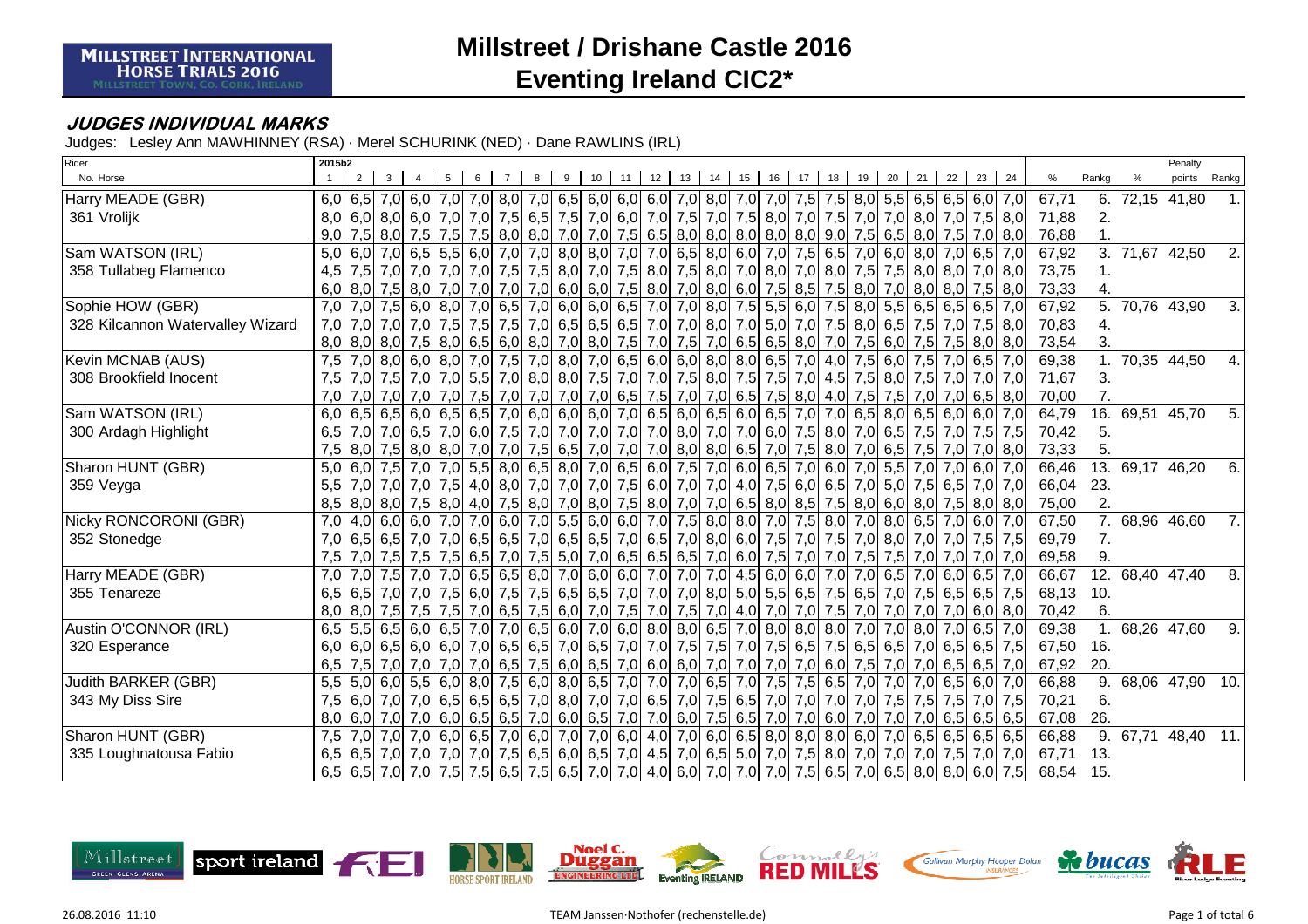### **JUDGES INDIVIDUAL MARKS**

| Rider                         | 2015b2 |                                   |   |                               |  |   |    |    |                                                                                         |    |       |    |    |    |    |                                                                                                                     |    |     |        |                   |                     | Penalty         |       |
|-------------------------------|--------|-----------------------------------|---|-------------------------------|--|---|----|----|-----------------------------------------------------------------------------------------|----|-------|----|----|----|----|---------------------------------------------------------------------------------------------------------------------|----|-----|--------|-------------------|---------------------|-----------------|-------|
| No. Horse                     |        | 2                                 | 3 |                               |  | 9 | 10 | 11 | $12$ 13                                                                                 | 14 | 15 16 | 17 | 18 | 19 | 20 | $21 \mid 22$                                                                                                        | 23 | 24  | %      | Rankg             |                     | points          | Rankg |
| Meabh BOLGER (IRL)            |        |                                   |   |                               |  |   |    |    |                                                                                         |    |       |    |    |    |    | 7,0 5,5 7,0 5,5 7,0 6,5 7,0 6,5 7,0 6,5 8,0 7,0 6,0 7,0 7,5 6,5 7,0 6,0 8,0 7,5 7,0 8,0 7,0 6,5 6,5 7,0             |    |     | 67,92  | 4.                | 67,43 48,90         |                 | 12.   |
| 329 Killossery Athletic Touch |        |                                   |   |                               |  |   |    |    |                                                                                         |    |       |    |    |    |    | 6,5 6,0 7,0 7,0 6,5 6,5 6,5 7,0 7,0 7,6 7,0 6,5 7,0 6,5 7,0 7,0 6,0 5,0 7,0 7,0 7,0 7,5 7,5 7,6 7,6 7,5 7,5         |    |     | 68,54  | 9.                |                     |                 |       |
|                               | 7,5    |                                   |   |                               |  |   |    |    | 7,0 7,0 7,0 6,0 5,0 5,5 6,5 7,0 6,0 6,5 6,5 6,0 6,5 7,0 6,0 7,5 6,5 7,0                 |    |       |    |    |    |    | 7,0 7,0 6,5 6,5                                                                                                     |    | 7,0 | 65,83  | 31.               |                     |                 |       |
| Kelley HUTCHINSON (IRL)       | 7.0    |                                   |   | $6,0$ 7,0 6,5 6,0 6,0 7,0 6,0 |  |   |    |    | 7,0 6,0 6,5 6,0 7,0 5,5 7,0 7,0 7,0 7,5 7,0                                             |    |       |    |    |    |    | $6.5$ 6.5 7.0 6.0 6.5                                                                                               |    |     | 65,63  |                   | 14. 67,08 49,40 13. |                 |       |
| 302 Ballyduff A-Z             |        |                                   |   |                               |  |   |    |    | 6,5 7,0 7,0 6,5 6,5 6,0 7,5 6,5 7,5 6,0 5,5 6,5 7,0 5,5 6,0 7,0 7,0 6,5 7,0             |    |       |    |    |    |    | 7,0 6,5 7,0 7,0 6,5                                                                                                 |    |     | 66,25  | 22.               |                     |                 |       |
|                               | 6,5    |                                   |   |                               |  |   |    |    | 7,0 7,0 7,0 6,5 7,5 8,0 6,5 7,0 7,0 6,0 8,0 6,0 7,0 7,0 7,0 7,0 7,0 7,0                 |    |       |    |    |    |    | 7,0 7,0 7,0 6,5 7,5                                                                                                 |    |     | 69,38  | 12.               |                     |                 |       |
| Ben HOBDAY (GBR)              |        | 6,0 6,5 7,0 6,0 7,0 6,0 6,5 6,0   |   |                               |  |   |    |    |                                                                                         |    |       |    |    |    |    | 7,0 6,0 5,5 6,0 6,5 6,0 6,5 6,0 7,0 7,0 6,5 5,0 6,5 6,0 6,0 6,0 6,5                                                 |    |     | 62,92  | $\overline{24}$ . | 67,08 49,40 14.     |                 |       |
| 327 Its Just Jazz             | 7,5    |                                   |   |                               |  |   |    |    |                                                                                         |    |       |    |    |    |    | 7,0 7,0 7,0 7,0 7,5 6,5 7,0 7,5 7,0 6,5 6,5 6,5 6,5 7,0 7,0 7,5 6,5 7,0 6,5 7,0 6,5 6,5 6,5 7,0                     |    | 7,5 | 69,17  | 8.                |                     |                 |       |
|                               |        |                                   |   |                               |  |   |    |    |                                                                                         |    |       |    |    |    |    | 7,0 6,5 7,0 7,0 7,0 8,0 7,0 7,0 7,0 7,0 6,0 7,0 7,0 7,0 7,0 7,0 6,0 7,0 6,5 8,0 7,0 6,0 7,0 6,0 7,0 6,0             |    | 7,5 | 69,17  | 14.               |                     |                 |       |
| Elizabeth HAYDEN (IRL)        |        | $6,0$ 5,5 6,0 6,5 7,0 6,0 7,0 6,0 |   |                               |  |   |    |    |                                                                                         |    |       |    |    |    |    | 7,0 6,0 6,0 7,0 6,0 7,0 6,0 7,0 6,5 6,0 6,0 6,0 6,0 6,0 6,5 6,0                                                     |    | 6,0 | 162,08 |                   | 31. 66,60 50,10 15. |                 |       |
| 336 Loughnatousa Joey         |        |                                   |   |                               |  |   |    |    | 7,0 6,0 6,0 6,5 7,0 5,0 7,0 6,0 7,5 7,0 7,0 7,0 7,5 7,5 7,5 7,0 7,5 7,0 8,0 7,0         |    |       |    |    |    |    | 7,0 7,0 7,0 6,5                                                                                                     |    | 7,0 | 167,92 | 11.               |                     |                 |       |
|                               | 7,5    |                                   |   |                               |  |   |    |    |                                                                                         |    |       |    |    |    |    | 7,5 7,0 8,0 7,5 7,0 8,0 7,5 7,0 7,5 7,0 6,5 7,0 7,0 7,0 7,5 7,0 7,5 7,0 7,5 6,5 7,0 6,0 7,0 6,5 6,5 7,0             |    |     | 169,79 | 8.                |                     |                 |       |
| Jodie O'KEEFFE (IRL)          |        |                                   |   |                               |  |   |    |    |                                                                                         |    |       |    |    |    |    | 7,0 6,5 6,0 6,5 6,0 6,0 7,0 6,0 6,5 6,0 6,5 6,0 6,5 7,0 7,0 7,5 7,0 7,0 7,0 6,0 6,0 6,0 6,0 6,0 6,0                 |    |     | 64.58  |                   | 17. 66,53 50,20 16. |                 |       |
| 349 Reenmore Duke             |        |                                   |   |                               |  |   |    |    |                                                                                         |    |       |    |    |    |    | 7,0 6,5 6,5 7,0 6,5 6,5 7,0 6,5 6,5 7,0 7,0 7,0 5,5 6,5 7,0 7,5 6,0 7,0 7,0 7,0 7,0 7,0 6,5 6,5 6,5 7,0 7,0         |    | 7,0 | 67,50  | 16.               |                     |                 |       |
|                               |        |                                   |   |                               |  |   |    |    |                                                                                         |    |       |    |    |    |    | 7,5 6,5 7,0 7,0 7,0 6,5 7,0 7,5 7,0 6,5 6,0 7,0 7,0 6,0 7,0 6,0 7,0 6,5 6,5 8,0 5,5 7,0 6,5 6,5 6,5 6,5 6,5         |    | 7,0 | 67,50  | 23.               |                     |                 |       |
| Daniel BROWN (IRL)            | 7.0    |                                   |   |                               |  |   |    |    | 7,0 7,0 6,0 6,0 6,5 7,0 6,0 5,5 5,5 6,0 6,5 6,5 6,0 7,0 7,0 7,0 6,0 6,0                 |    |       |    |    |    |    | $7,0$ 6,0 6,5 6,0                                                                                                   |    | 6,5 | 63,96  | 19.               | 66,32 50,50 17.     |                 |       |
| 321 Euro Jackpot              |        |                                   |   |                               |  |   |    |    |                                                                                         |    |       |    |    |    |    | 6,5 7,0 6,0 7,0 6,0 7,0 6,0 7,0 6,5 6,5 6,5 6,5 6,5 6,5 6,5 6,5 7,0 7,0 6,0 6,0 7,0 7,0 7,0 7,0 6,5 7,0 7,0 7,0 6,5 |    | 7,0 | 66,46  | 20.               |                     |                 |       |
|                               |        |                                   |   |                               |  |   |    |    |                                                                                         |    |       |    |    |    |    | 7,0 7,0 6,5 7,5 6,5 7,0 6,5 7,5 6,6 7,6 6,6 7,5 6,5 7,5 6,5 7,5 6,5 7,0 7,5 7,0 7,0 6,0 7,0 6,5 6,5 6,5 7,0         |    |     | 68,54  | 17.               |                     |                 |       |
| Charlotte EAST (GBR)          | 7,0    |                                   |   |                               |  |   |    |    |                                                                                         |    |       |    |    |    |    | 6,0 6,0 6,5 6,5 6,0 7,0 6,0 6,0 6,0 6,0 7,0 7,0 7,0 5,5 6,0 6,0 6,5 6,0 6,0 5,5 6,0 6,0 6,0 6,0 6,0                 |    |     | 61,88  |                   | 35. 66,32 50,50 18. |                 |       |
| 332 King Albert               | 6.5    |                                   |   |                               |  |   |    |    |                                                                                         |    |       |    |    |    |    | 7,0 6,5 7,0 7,0 6,0 7,0 7,0 7,5 6,5 6,0 6,5 6,5 7,5 6,0 7,0 7,0 7,0 7,0 6,5 6,5 6,5 6,5 6,5 7,0                     |    | 8,0 | 67,71  | 13.               |                     |                 |       |
|                               |        |                                   |   |                               |  |   |    |    | 7,0 6,5 7,0 7,0 6,5 7,0 6,5 7,0 6,5 7,5 7,0 7,0 7,0 7,0 8,0 6,5 6,5 7,0 7,0 7,0 7,0 7,0 |    |       |    |    |    |    | 7,0 7,0 6,5 6,5                                                                                                     |    | 7,0 | 69,38  | 13.               |                     |                 |       |
| Kevin MCNAB (AUS)             | 6,0    |                                   |   |                               |  |   |    |    |                                                                                         |    |       |    |    |    |    | 5,5 6,0 5,5 6,0 6,5 6,0 6,5 6,5 6,6 6,0 6,0 7,0 6,5 7,0 7,0 7,0 7,0 7,0 6,5 6,5 7,0 6,0 6,0 6,0 6,5 6,0 6,5         |    |     | 63,75  | 20.               | 66,32 50,50 18.     |                 |       |
| 330 Killossery Karisma        |        |                                   |   |                               |  |   |    |    | 6,5 6,0 7,0 7,0 6,5 6,5 6,5 7,0 7,0 6,5 6,5 6,5 7,0 6,5 7,0 6,5 7,0 6,5 7,0 6,5 6,5 7,0 |    |       |    |    |    |    | 7,5 6,5 7,0 7,5                                                                                                     |    | 7,5 | 67,92  | 11.               |                     |                 |       |
|                               | 7.5    |                                   |   |                               |  |   |    |    | 7,0 7,0 7,0 6,5 6,5 6,5 7,5 6,0 6,0 7,0 6,5 6,5 7,0 6,5 7,0 7,0 6,5 7,0                 |    |       |    |    |    |    | $7,5$ 6,5 6,0 6,0                                                                                                   |    | 7,0 | 67,29  | 24.               |                     |                 |       |
| Aidan KEOGH (IRL)             | 7.0    |                                   |   | $6,0$ 6,0 6,5 6,5 6,0 6,5 6,0 |  |   |    |    |                                                                                         |    |       |    |    |    |    | 7,0 6,0 6,5 6,5 6,5 6,6 7,0 7,0 7,0 6,0 6,5 6,0 6,5 6,0 6,0 6,0                                                     |    | 6,0 | 162,92 |                   | 26. 66,32 50,50 20. |                 |       |
| 348 Pride of Tredstep         | 7,0    |                                   |   |                               |  |   |    |    | 7,0 6,5 7,0 7,0 6,0 7,0 7,0 7,0 7,0 6,5 6,5 7,0 7,0 7,0 7,0 7,0 7,0 7,0 6,5 7,0         |    |       |    |    |    |    | 7,0 7,0 6,5 7,0                                                                                                     |    | 7,0 | 167,71 | 13.               |                     |                 |       |
|                               |        |                                   |   |                               |  |   |    |    |                                                                                         |    |       |    |    |    |    | 8,0 7,0 7,0 7,0 7,0 7,0 6,5 7,0 7,0 7,0 7,0 7,0 7,0 7,0 6,5 7,0 6,5 7,0 8,0 7,0 6,5 6,5 6,5 6,5 6,5 6,5 7,0         |    |     | 168,33 | 19.               |                     |                 |       |
| Kevin MCNAB (AUS)             |        |                                   |   |                               |  |   |    |    |                                                                                         |    |       |    |    |    |    | 6,0 7,0 6,5 7,0 6,0 7,0 6,0 7,0 6,0 7,0 8,0 7,0 6,5 6,0 4,5 7,0 7,0 7,5 8,0 7,0 6,0 7,0 7,0 6,5 6,0                 |    | 7,0 | 66,88  | 9.                | 66,11 50,80 21.     |                 |       |
| 360 Vihara du Causse          |        |                                   |   |                               |  |   |    |    |                                                                                         |    |       |    |    |    |    | 5,0 7,0 6,5 7,0 5,5 6,5 7,0 7,0 7,0 7,6 6,0 7,0 7,0 7,0 4,5 8,0 7,5 7,0 7,0 7,5 5,0 6,5 6,5 7,0 7,0                 |    | 7,0 | 66,25  | 21.               |                     |                 |       |
|                               | 7,0    |                                   |   |                               |  |   |    |    |                                                                                         |    |       |    |    |    |    | 7,0 7,0 7,0 6,5 6,0 7,5 6,0 7,0 6,5 6,0 6,5 6,0 4,0 7,0 7,0 7,0 7,0 6,5 6,0 7,0 6,5 6,0 6,0 6,0 6,0                 |    | 7,0 | 65,21  | 32.               |                     |                 |       |
| Alex HOUSTON (IRL)            |        |                                   |   |                               |  |   |    |    |                                                                                         |    |       |    |    |    |    | 7,0 6,0 6,0 6,0 7,0 7,0 7,0 6,5 6,5 6,0 6,0 6,5 6,0 7,0 8,0 7,0 7,0 7,0 7,0 7,0 6,5 8,0 6,5 6,5 6,5 6,5 6,0         |    | 7,0 | 67,08  | 8.                |                     | 66,04 50,90 22. |       |
| 350 Skyfall Echo              |        |                                   |   |                               |  |   |    |    |                                                                                         |    |       |    |    |    |    | 7,0 6,5 7,0 6,5 7,0 6,5 7,0 6,5 6,5 6,0 5,5 6,0 6,5 6,6 7,5 7,0 7,0 7,5 7,0 7,0 7,0 5,5 7,0 6,5 7,0 6,5 7,0 6,5     |    | 7,5 | 66,88  | 18.               |                     |                 |       |
|                               |        |                                   |   |                               |  |   |    |    |                                                                                         |    |       |    |    |    |    | 6,5 7,0 6,5 7,0 6,5 7,0 6,5 6,5 6,6 7,0 5,5 6,0 6,5 7,0 6,0 6,5 5,0 7,0 7,0 6,5 6,0 7,0 6,0 6,0 6,0 6,5 6,5         |    |     | 64,17  | 34.               |                     |                 |       |

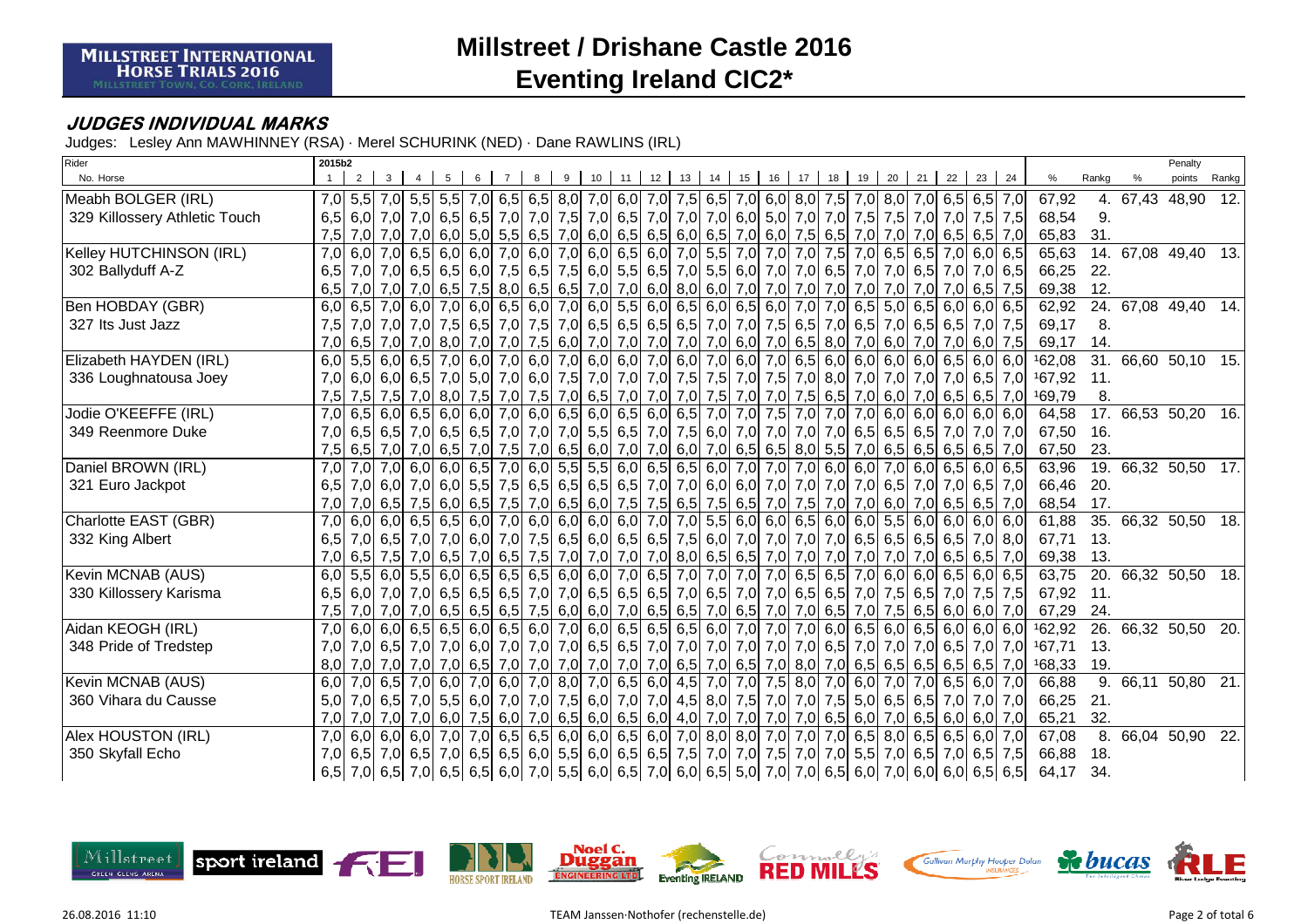### **JUDGES INDIVIDUAL MARKS**

| Rider                        | 2015b2                                  |                   |                                                       |                                                                                                                               |                                                                                                                 | Penalty                                          |
|------------------------------|-----------------------------------------|-------------------|-------------------------------------------------------|-------------------------------------------------------------------------------------------------------------------------------|-----------------------------------------------------------------------------------------------------------------|--------------------------------------------------|
| No. Horse                    | $\overline{2}$                          |                   | $12$ 13<br>10<br>11                                   | 15<br>16<br>14<br>17<br>18                                                                                                    | 22<br>20<br>21<br>23<br>24<br>19                                                                                | %<br>Rankg<br>%<br>points<br>Rankg               |
| Harry MEADE (GBR)            |                                         |                   |                                                       |                                                                                                                               | 8,0 6,5 6,0 7,0 6,0 4,5 6,0 4,5 6,0 6,0 6,0 6,0 6,0 7,0 7,0 6,0 4,5 7,0 7,0 8,0 6,0 6,0 6,0 6,0 6,0 6,0 6,0 6,0 | 63,13<br>23. 65,90 51,20 23.                     |
| 363 Sparkys Reflection       | 8.0                                     |                   |                                                       |                                                                                                                               | 7,0 7,0 7,0 7,0 4,0 6,0 7,0 6,0 6,0 6,0 6,0 6,0 7,0 6,0 7,0 6,5 5,0 7,0 7,0 7,0 7,5 6,5 7,5 6,0 6,0 7,0 7,0 7,0 | 65,21<br>29.                                     |
|                              | 9,0<br>7,0 7,5 7,5                      |                   |                                                       |                                                                                                                               | 7,0 4,0 6,5 7,0 6,5 7,0 6,5 7,0 6,5 7,0 4,0 7,0 7,5 6,5 8,0 8,0 7,5 7,0 7,0 8,0                                 | 69,38<br>11.                                     |
| Charlotte EAST (GBR)         | 7,0<br>$5,5$ 6,5 6,0                    |                   |                                                       | 5,5 7,0 6,5 6,5 6,5 7,0 7,0 6,0 8,0 6,0 5,5 7,0 7,0 5,0 6,0                                                                   | $6,0$ 6,5 6,5 6,0 6,0                                                                                           | 21. 65,69 51,50 24.<br>63,54                     |
| 313 Clear Dawn               | 7,0                                     |                   |                                                       |                                                                                                                               | 7,0 7,5 6,5 6,5 6,5 6,5 8,0 7,0 6,5 5,0 7,0 7,0 7,5 5,0 4,0 6,5 7,0 5,0 6,0 6,0 7,5 7,5 6,5 7,0                 | 65,00<br>30.                                     |
|                              | 7,5<br>$7,5$ 7,5 7,0                    |                   |                                                       | 6,5 6,0 8,0 8,0 6,0 7,5 7,5 7,0 8,0 6,0 5,0 7,0 7,0 4,0 7,5                                                                   | $6,0$ 7,5 7,0 6,0<br>7,5                                                                                        | 68,54<br>16.                                     |
| Padraig MCCARTHY (IRL)       | 6,0<br>$\overline{6,5}$ 5,5 6,0         |                   | 7,0 6,5 6,5 6,0 5,5 6,0 6,0 7,0 6,0 6,5 7,0 6,0       | 7,0                                                                                                                           | $6,0$ 6,5 6,0 6,5 6,0 6,0<br>6,0                                                                                | $\overline{28}$ .<br>65,35 52,00 25.<br>62,50    |
| 339 MGH Annaghmore           | 7.0                                     |                   |                                                       | 6,5 6,5 6,5 7,0 7,0 7,0 7,0 6,5 5,5 6,5 6,5 6,5 6,5 6,5 6,5 6,0 7,0 5,5 7,0 6,5 7,0 6,5 6,5 7,0                               | 7.0                                                                                                             | 31.<br>65,00                                     |
|                              | 8,0<br>$7,5$ 5,0 6,5                    |                   |                                                       | 7,0 6,5 6,0 7,5 6,0 7,0 6,5 7,0 6,5 7,0 7,0 7,0 7,0 7,5 8,0 7,0                                                               | 7,0 7,0 6,5 6,5<br>7.0                                                                                          | 17.<br>68,54                                     |
| Francesca SARGENT (GBR)      | $7.0$ 6.5<br>5,5<br>7.0                 |                   |                                                       | 6,0 6,0 5,0 6,0 7,0 6,0 5,0 6,0 6,0 7,0 4,5 6,0 6,5 7,0 8,0                                                                   | $6.5$ 6.5 6.5 6.0<br>6,5                                                                                        | 27. 65,28 52,10 26.<br>62,50                     |
| 344 Nankin W                 | 7,0<br>7,0 7,0 7,0                      |                   |                                                       | 6,5 4,5 7,5 5,5 7,5 6,5 6,0 6,5 6,5 7,0 7,0 6,5 7,0 7,0 6,0                                                                   | 7,5 7,0 7,0 6,5 7,0                                                                                             | 66,88<br>18.                                     |
|                              | 7,5 8,0 7,5 7,5                         |                   |                                                       | 6,5 6,0 6,5 7,0 7,0 6,5 7,0 7,0 6,0 6,0 4,0 5,0 7,5 6,0 7,0                                                                   | 7,0 7,0 7,0 6,0<br>7,0                                                                                          | 66,46<br>28.                                     |
| Nicola ENNIS (IRL)           | $6.0 \ 6.0 \ 7.0 \ 6.5$                 |                   |                                                       | $6,0$ 6,0 6,5 7,0 6,0 6,0 7,0 6,5 6,0 6,0 5,5 6,0 7,0 6,5 7,0                                                                 | $5.5$ 6.5 6.0 6.0<br>6,5                                                                                        | 24. 65,28 52,10 27.<br>62,92                     |
| 324 Fortmoy Cushla           | 7,0                                     |                   |                                                       | 6,5 6,5 6,5 6,5 6,5 7,0 7,0 5,5 6,0 7,0 6,5 7,0 5,5 5,0 7,0 7,0 6,5 7,0                                                       | 7,0 6,5 7,0 6,5 7,0                                                                                             | 65,63<br>27.                                     |
|                              | 6,5<br>7,0 7,0 7,0                      |                   |                                                       | 7,0 8,0 6,0 7,5 6,0 6,0 7,0 7,0 6,5 6,5 5,5 7,0 7,0 6,5 7,0                                                                   | 7,0 6,5 6,5 6,5<br>7.0                                                                                          | 67,29<br>24.                                     |
| Gerald BLOOMER (IRL)         | 6,0<br>6,0                              |                   |                                                       | $\begin{bmatrix} 6,0 & 6,0 & 7,0 & 6,0 & 6,0 & 5,0 & 5,5 & 6,0 & 7,0 & 6,5 & 6,0 & 7,0 & 7,0 & 7,0 & 6,5 & 6,0 \end{bmatrix}$ | $6.0$ 6.0 6.0 6.0<br>6,5                                                                                        | 31. 64,93 52,60 28.<br>62,08                     |
| 310 Calliaghstown Flight     |                                         |                   |                                                       | 7,0 6,5 7,0 6,5 6,5 6,0 5,0 6,0 7,0 5,0 5,0 7,0 6,5 6,5 5,0 7,0 6,5 6,5 6,5 6,5 6,5                                           | 7.0 6.0 6.0 6.5 <br>7.0                                                                                         | 63,13<br>42.                                     |
|                              | 8,0<br>7,0                              |                   |                                                       |                                                                                                                               | $\mid$ 6,5 6,5 7,0 7,0 6,0 7,0 6,5 6,0 7,0 7,0 8,0 7,0 7,0 7,0 7,0 8,0 8,0 6,5 6,0 6,5 7,0 6,5 8,0              | 9.<br>69,58                                      |
| Sophie RICHARDS (IRL)        | $5,5$ 7,0 6,0<br>7,0                    |                   |                                                       | 5,5 6,0 7,0 6,0 8,0 7,0 6,0 6,0 6,0 6,0 6,5 7,5 4,0 6,5 7,5 6,5 6,5 7,0 6,5 6,0                                               | 6,5                                                                                                             | 18.<br>64,65 53,00 29.<br>64,17                  |
| 351 SRS Adventure            | 7,0<br>$7,0$ 6.5 6.5                    |                   |                                                       |                                                                                                                               | 6,5 6,5 7,0 7,0 7,0 7,5 7,0 7,0 6,5 6,5 6,6 7,0 4,0 6,5 7,0 6,5 6,5 7,0 6,5 6,5 6,5 6,5 6,5                     | 66,04<br>25.                                     |
|                              | $6,5$ 6,0 6,0 6,0 6,5 5,5<br>6,5<br>7.0 |                   |                                                       |                                                                                                                               | 7,0 6,5 7,0 7,0 7,0 6,5 6,5 4,0 6,5 7,0 6,5 6,5 6,5 6,0 6,0 6,0                                                 | 63,75<br>37.                                     |
| Sarah DOWLEY (IRL)           | 6,0<br>6,0<br>6.0 6.0 <br>6,0           |                   | $6,5$ 5,0 5,5 7,0 6,0 6,0 7,0 6,5 6,0 6,0             | 7,0<br>7,0                                                                                                                    | $7.0$ 7.0<br>6.0 6.0 6.5 6.0 <br>6,0                                                                            | $\overline{28}$ .<br>62,50<br>64,51 53,20<br>30. |
| 301 Ballinasillogue Cavalier | 5,0                                     |                   |                                                       | 6,0 7,0 6,5 6,5 6,5 6,6 6,6 7,0 6,5 7,0 7,0 7,0 6,5 6,0 6,0 7,0 6,5 7,0                                                       | $5,5$ 6,5 7,0 7,0<br>7.0                                                                                        | 64,79<br>33.                                     |
|                              | 6,5                                     |                   |                                                       | 7,0 7,0 6,5 6,5 6,6 6,0 5,5 7,0 6,5 7,0 7,0 7,0 6,5 6,5 6,5 6,5 7,5 6,5 7,0                                                   | 7,0 6,5 6,0 6,0 7,0                                                                                             | 66,25<br>30.                                     |
| Brian MORRISON (IRL)         | 6.0 6.5<br>$5.5 \ 6.0$                  | $6,5$ 5,0 6,5 6,0 |                                                       | 7,0 6,5 6,0 6,0 6,5 6,0 7,0 6,5 6,0 6,5 6,0 5,5 6,5 6,5 6,5 6,0                                                               | 6.5                                                                                                             | 30. 64,44 53,30 31.<br>62,08                     |
| 303 Ballymolloy Rogan        | 5,0                                     |                   |                                                       | 6,0 6,5 6,5 6,5 6,5 7,0 6,5 6,5 7,0 6,5 6,0 6,0 6,0 6,0 7,0 6,5 7,0 7,0                                                       | 7,0 6,5 6,5 7,0<br>7,0                                                                                          | 64,38<br>38.                                     |
|                              | 7,0<br>7,0 7,0 7,5                      |                   |                                                       | 7,0 5,5 6,0 7,0 6,0 7,0 7,5 7,0 6,5 6,5 6,0 7,0 7,0 7,5 7,0 6,0 6,5 6,0 6,0 6,0                                               | 7,0                                                                                                             | 27.<br>66,88                                     |
| Brian MORRISON (IRL)         | 7,0<br>6.0 6.0 <br>6,0                  |                   | $7,0$ 6,0 5,5 6,0 6,0 6,0 6,0 6,5 6,0 6,5 6,0 6,0 6,0 | 7,0                                                                                                                           | $7,0$ 6,0 6,0 6,0 6,0 6,0 6,0<br>6,0                                                                            | 64,38 53,40 32.<br>61,88<br>35.                  |
| 338 Master Mccormack         | 7.0                                     |                   |                                                       | $6,5$ 7,0 6,0 6,5 6,0 6,0 6,0 6,0 6,5 7,0 6,5 6,5 6,0 6,0 5,5 7,0 7,0 7,0 6,0                                                 | 7,0 6,5 6,5 6,5 7,0                                                                                             | 64,79<br>35.                                     |
|                              |                                         |                   |                                                       | 7,0 6,5 7,0 6,5 6,5 6,6 6,0 5,5 7,0 6,5 6,5 7,0 7,0 6,0 7,0 6,0 7,0 7,0 7,0 7,0 7,0 7,0                                       | 7,0 6,5 6,5 6,5 7,0                                                                                             | 29.<br>66,46                                     |
| Michael MCNALLY (IRL)        | 6.0 6.5<br>6,0<br>5.0                   |                   |                                                       | 6,0 6,5 5,5 6,0 6,0 6,0 7,0 6,5 7,0 6,0 6,5 6,0 6,0 6,0                                                                       | $7,0$ 7,0<br>$6.5$ 6.0 6.0 6.0<br>6.0                                                                           | 31. 63,89 54,20 33.<br>62,08                     |
| 312 Classic Piper            | 7,0                                     |                   |                                                       | 5,5 6,0 6,0 5,5 5,5 6,5 6,0 6,0 6,5 6,5 6,5 7,0 7,0 7,0 5,0 6,5 7,5 7,0                                                       | 7,0 6,5 7,0 7,5 7,0                                                                                             | 64,79<br>33.                                     |
|                              |                                         |                   |                                                       |                                                                                                                               | 7,5 6,0 7,0 6,5 6,0 7,0 6,5 6,0 7,0 6,5 7,0 6,0 6,5 7,0 7,0 6,0 6,5 5,0 6,5 7,0 7,0 6,0 6,5 6,5 6,5 6,0 6,0 6,5 | 64,79<br>33.                                     |

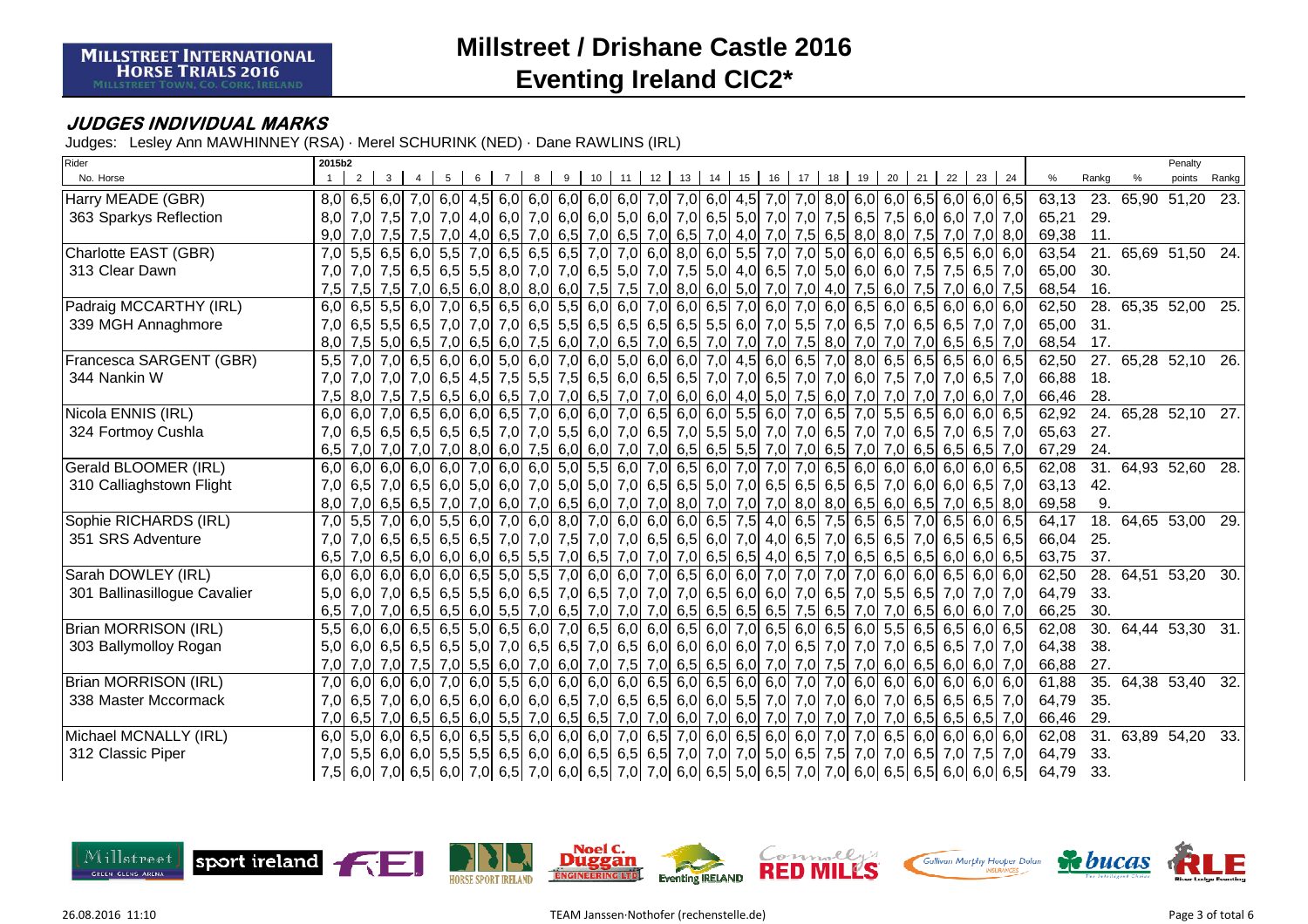### **JUDGES INDIVIDUAL MARKS**

| Rider                      | 2015b2           |                   |                                                             |  |                   |  |    |    |         |    |                                     |       |    |                                                                               |    |    |    |                                                                                                                     |    |     |        |                   | Penalty             |       |
|----------------------------|------------------|-------------------|-------------------------------------------------------------|--|-------------------|--|----|----|---------|----|-------------------------------------|-------|----|-------------------------------------------------------------------------------|----|----|----|---------------------------------------------------------------------------------------------------------------------|----|-----|--------|-------------------|---------------------|-------|
| No. Horse                  |                  | $\overline{2}$    |                                                             |  |                   |  | 10 | 11 | $12$ 13 | 14 |                                     | 15 16 | 17 | 18                                                                            | 19 | 20 | 21 | 22                                                                                                                  | 23 | 24  | %      | Rankg             | points              | Rankg |
| Alison HOLDEN (IRL)        |                  |                   |                                                             |  |                   |  |    |    |         |    |                                     |       |    |                                                                               |    |    |    | 6,0 6,5 6,0 6,5 6,0 6,5 6,0 6,5 6,0 6,0 6,0 6,0 6,0 6,0 6,5 6,0 7,0 7,5 8,0 6,5 7,0 6,0 5,5 7,0 6,5 6,0 6,5 6,0 6,5 |    |     | 65,42  |                   | 15. 63,89 54,20     | 34.   |
| 345 O My Balladeer         |                  |                   |                                                             |  |                   |  |    |    |         |    |                                     |       |    |                                                                               |    |    |    | 7,0 6,5 6,5 6,6 6,6 6,5 6,5 6,5 6,6 6,6 7,0 6,5 6,5 7,0 7,0 6,5 7,0 6,5 7,0 6,5 7,0 7,0 5,0 5,5 6,5 6,6 6,6 6,5 6,5 |    |     | 64,58  | 37.               |                     |       |
|                            | 7,0              |                   |                                                             |  |                   |  |    |    |         |    |                                     |       |    |                                                                               |    |    |    | 7,0 6,5 6,5 6,0 6,0 6,0 5,0 6,0 6,0 6,0 6,0 6,5 6,5 6,0 6,5 5,5 7,0 7,0 6,0 6,0 5,0 6,0 6,0 6,0 6,0 6,0 6,0         |    |     | 61,67  | 42.               |                     |       |
| Ben HOBDAY (GBR)           | 6,0              |                   | 6.0 6.0 6.0                                                 |  |                   |  |    |    |         |    |                                     |       |    | $6,5$ 5,5 6,0 5,5 6,0 6,0 6,5 6,5 6,5 6,5 6,0 6,0 6,0 6,0 6,5 6,0             |    |    |    | 7,0 6,0 6,0 6,0 6,5                                                                                                 |    |     | 61,25  | 40.               | 63,89 54,20 35.     |       |
| 333 Lawless Lil            |                  |                   |                                                             |  |                   |  |    |    |         |    |                                     |       |    |                                                                               |    |    |    | 6,5 7,0 7,0 6,5 7,0 6,5 7,0 6,0 7,0 6,0 6,0 7,0 6,0 7,0 6,0 5,5 5,5 6,0 7,0 6,0 5,5 6,5 6,5 7,0 6,5 6,0 5,0 6,5     |    |     | 62,71  | 44.               |                     |       |
|                            | 7,0              |                   | $7,0$ 6,5 6,5                                               |  |                   |  |    |    |         |    |                                     |       |    |                                                                               |    |    |    | 7,0 7,0 7,0 8,0 6,5 7,0 7,0 6,5 6,5 6,5 6,5 6,5 7,0 6,5 7,0 6,5 7,0 6,5 6,5 6,6 6,0 7,0                             |    |     | 67,71  | 21.               |                     |       |
| Louise BLOOMER (IRL)       | 6,5              |                   | 6,5 7,0 6,0 6,5 4,5 6,0 6,0 7,0 7,0 6,0 6,0 6,5 7,0 6,0 7,0 |  |                   |  |    |    |         |    |                                     |       |    |                                                                               |    |    |    | 7,0 4,0 6,0 5,0 6,5 6,0 6,0                                                                                         |    | 6,5 | 61,88  | 34.               | 63,75 54,40 36.     |       |
| 311 Cavamiro               |                  |                   |                                                             |  |                   |  |    |    |         |    |                                     |       |    |                                                                               |    |    |    | 6,5 6,5 6,5 7,0 7,0 6,5 7,0 6,5 7,0 6,5 7,0 7,0 7,0 7,0 6,5 7,0 6,0 7,0 7,0 4,0 7,5 5,5 7,0 7,0 6,5 7,0             |    |     | 66,04  | 23.               |                     |       |
|                            | 6.5              |                   |                                                             |  |                   |  |    |    |         |    |                                     |       |    |                                                                               |    |    |    | 7,0 7,0 6,0 6,5 6,0 6,5 6,0 6,5 6,5 7,0 6,6 7,0 6,0 7,0 6,0 7,0 6,5 6,5 7,0 3,0 5,0 6,0 6,5 6,5 6,5 6,0             |    | 6,5 | 63,33  | 38.               |                     |       |
| Camilla SPEIRS (IRL)       | 6,0              |                   | $6.0$ 7.0 $6.0$                                             |  |                   |  |    |    |         |    |                                     |       |    | 7,0 6,5 6,0 6,5 6,0 5,5 6,0 6,0 6,0 6,0 6,5 6,0 6,0 5,5 7,0 6,0               |    |    |    | 7.0 6.0 6.0 6.0                                                                                                     |    | 6,0 | 161,04 |                   | 41. 63,75 54,40 37. |       |
| 337 Loughnavatta Cedar     |                  |                   |                                                             |  |                   |  |    |    |         |    |                                     |       |    | 5,5 6,5 6,5 7,0 6,0 5,5 7,0 6,5 6,0 6,0 6,0 6,5 7,0 5,0 6,0 5,5 7,0 7,0 7,0   |    |    |    | 7,0 7,0 6,5 5,5 7,0                                                                                                 |    |     | 162,71 | 43.               |                     |       |
|                            | 7,0              |                   | $7,0$ 6,5 8,0                                               |  |                   |  |    |    |         |    |                                     |       |    | 7,5 6,5 7,0 7,5 6,5 7,0 7,5 6,0 6,5 7,0 6,0 7,0 6,5 7,0 6,5 7,0               |    |    |    | 7,0 7,0 6,5 6,5                                                                                                     |    | 7,0 | 167,50 | 22.               |                     |       |
| Austin O'CONNOR (IRL)      | 6,5              | 5,0               | $6.0$ 5.5                                                   |  |                   |  |    |    |         |    |                                     |       |    |                                                                               |    |    |    | 6,0 5,5 6,5 6,0 8,0 6,5 6,0 6,5 7,0 7,0 6,0 6,0 7,0 7,0 4,0 6,0 5,5 6,0 6,0 6,5                                     |    |     | 61,67  | 38.               | 63,06 55,40 38.     |       |
| 314 Colorado Blue          |                  |                   |                                                             |  |                   |  |    |    |         |    |                                     |       |    |                                                                               |    |    |    | 6,5 6,5 6,6 6,6 6,6 6,0 7,0 6,5 6,6 7,0 6,5 7,0 6,5 7,6 6,0 5,5 7,5 7,0 7,5 4,5 6,5 6,5 6,0 7,0 6,5                 |    |     | 63,33  | 41.               |                     |       |
|                            |                  | $6,5$ 6,5 7,0 7,0 |                                                             |  |                   |  |    |    |         |    |                                     |       |    |                                                                               |    |    |    | $6,5$ 5,5 6,5 7,0 6,5 6,0 6,0 6,0 6,5 7,0 7,0 6,0 6,5 7,0 7,5 4,0 6,5 6,0 6,0 6,0 6,0                               |    | 7,0 | 64,17  | 34.               |                     |       |
| Edie MURRAY-HAYDEN (IRL)   | 5,5              |                   | 6.0 6.0 6.5                                                 |  |                   |  |    |    |         |    |                                     |       |    | 6,5 6,0 7,0 6,5 6,0 6,0 6,0 6,0 6,0 7,0 5,5 6,5 7,0 6,0 7,0                   |    |    |    | $5.5$ 6.0 6.0 6.0                                                                                                   |    | 6,0 | 61,88  |                   | 35. 62,99 55,50 39. |       |
| 309 Caesars Gold           | 7.5              |                   |                                                             |  |                   |  |    |    |         |    |                                     |       |    |                                                                               |    |    |    | 7,0 7,5 7,0 7,0 7,0 7,0 7,5 7,5 6,5 6,6 6,5 6,5 6,5 6,5 7,5 5,0 6,5 6,5 6,5 7,0 6,5 6,5 6,5 6,5 6,5 6,5 6,5         |    |     | 66,04  | 25.               |                     |       |
|                            |                  |                   |                                                             |  |                   |  |    |    |         |    |                                     |       |    | $6,5$ 6,5 7,0 6,5 6,5 6,5 7,0 6,0 5,0 5,5 6,5 6,5 6,5 6,5 4,0 6,5 6,5 4,0 7,0 |    |    |    | $6,0$ 6,5 6,0 6,0 6,0                                                                                               |    |     | 61,04  | 46.               |                     |       |
| Nessa BRIODY (IRL)         | 8,0              |                   | 7.0 6.0 6.0                                                 |  |                   |  |    |    |         |    |                                     |       |    |                                                                               |    |    |    | $6,5$ 6,0 6,0 6,0 6,0 6,0 6,0 6,0 6,5 7,0 6,0 7,0 7,0 6,5 6,0 6,5 6,0 6,0 6,0 6,0 6,0                               |    | 6,5 | 63,54  |                   | 22. 62,92 55,60 40. |       |
| 357 Tom Boy                |                  | $6,5$ 6,5 6,5 6,5 |                                                             |  |                   |  |    |    |         |    |                                     |       |    | 6,0 5,0 6,0 6,5 6,0 5,5 6,0 6,0 6,5 6,0 5,5 6,0 6,5 6,5 6,5 5,5               |    |    |    | 7,0 6,0 6,0 6,5 6,5                                                                                                 |    |     | 61,46  | 48.               |                     |       |
|                            |                  | $6,5$ 6,0         |                                                             |  |                   |  |    |    |         |    |                                     |       |    |                                                                               |    |    |    | 6,5  6,5  6,5  7,0  6,5  7,0  6,5  6,0  7,0  6,0  6,0  6,5  6,5  6,5  6,5  6,0  6,5  5,0  6,5  6,0  6,5  6,0  6,5   |    |     | 63,75  | 36.               |                     |       |
| Patrick WHELAN (IRL)       | $\overline{7.0}$ | 6,0               | 6.0 6.0                                                     |  | $6,0$ 6,0 6,0 7,0 |  |    |    |         |    | 7,0 7,0 6,0 6,0 6,0 5,0 7,0 5,0 6,0 |       |    |                                                                               |    |    |    | $7,0$ 6,0 6,0 6,0 6,0 6,0 6,0 6,0                                                                                   |    |     | 61,67  | $\overline{38}$ . | 62,78 55,80 41.     |       |
| 322 Footfall               | 6.0              |                   |                                                             |  |                   |  |    |    |         |    |                                     |       |    | 6,5 6,5 6,5 7,0 6,5 6,5 7,0 7,0 7,0 7,0 6,0 6,0 6,5 5,0 7,0 5,0 6,5 7,0 6,5   |    |    |    | 7,0 6,5 6,5 7,0                                                                                                     |    | 7.0 | 65,00  | 31.               |                     |       |
|                            |                  |                   |                                                             |  |                   |  |    |    |         |    |                                     |       |    |                                                                               |    |    |    | 6,0 6,5 7,0 6,0 6,0 7,0 6,0 7,0 5,5 6,0 6,6 6,0 6,5 6,0 6,0 6,0 6,0 6,0 7,0 6,0 6,0 6,0 6,0 6,0 6,5 5,5 5,5 6,5     |    |     | 61,67  | 42.               |                     |       |
| Captain Geoff CURRAN (IRL) | 6,0              |                   |                                                             |  |                   |  |    |    |         |    |                                     |       |    |                                                                               |    |    |    | 5.5 6.0 6.0 6.0 6.0 4.0 5.5 6.0 6.0 6.0 5.5 6.0 6.0 6.0 6.5 7.0 6.0 6.0 6.0 6.5 6.0 6.0 5.5 6.0 6.0 6.0             |    |     | 58,75  | 48.               | 62,50 56,30 42.     |       |
| 305 Bishops Quarter        | 5,0              |                   |                                                             |  |                   |  |    |    |         |    |                                     |       |    |                                                                               |    |    |    | 6,5 6,5 6,6 7,0 5,0 7,0 7,0 7,0 7,0 6,5 6,5 7,0 7,0 6,5 6,5 6,5 7,0 7,5 6,5 6,0 6,5 6,0 7,0                         |    | 7,0 | 65,63  | 28.               |                     |       |
|                            | 5,5              |                   |                                                             |  |                   |  |    |    |         |    |                                     |       |    |                                                                               |    |    |    | 7,0 6,5 6,5 6,0 6,0 7,0 7,0 6,0 6,0 6,0 6,5 6,0 6,0 6,5 6,5 7,0 6,5 6,5 5,0 6,0 6,5 6,0 6,0 7,0                     |    |     | 63,13  | 40.               |                     |       |
| Olivia HOLOHAN (IRL)       | 6,0              |                   | $\overline{5,5}$ 6,0 6,0                                    |  |                   |  |    |    |         |    |                                     |       |    |                                                                               |    |    |    | 5,5 7,0 6,5 6,0 5,5 6,0 6,0 6,0 6,0 5,5 6,0 7,0 5,5 6,5 6,5 6,5 6,5 6,0 6,0 6,0 5,5                                 |    | 6,0 | 60,42  | 44.               | 61,81 57,30 43.     |       |
| 307 Boolagh Crescendo      | 7.0              |                   |                                                             |  |                   |  |    |    |         |    |                                     |       |    |                                                                               |    |    |    | 6,0 6,0 6,0 6,0 6,0 7,0 6,5 5,5 5,5 6,5 7,0 6,5 6,0 7,0 7,0 6,5 6,5 6,0 6,0 7,0 6,5 6,0 6,1 7,0 6,5 6,0 6,5 7,0     |    |     | 63,96  | 39.               |                     |       |
|                            |                  |                   |                                                             |  |                   |  |    |    |         |    |                                     |       |    |                                                                               |    |    |    | 7,0 6,0 6,5 5,6 5,6 7,0 7,0 5,5 6,0 4,0 6,0 7,0 6,5 6,5 6,5 6,6 6,5 6,5 6,5 6,0 6,5 7,0 6,5 6,0 5,5 6,0 7,0         |    |     | 61,04  | 46.               |                     |       |
| Eleanor HOPE (GBR)         | 5.0              |                   |                                                             |  |                   |  |    |    |         |    |                                     |       |    |                                                                               |    |    |    | 6,0 6,0 6,5 5,5 6,0 6,0 6,0 6,0 6,0 5,0 7,0 7,0 6,5 5,5 6,0 6,5 5,5 6,5 6,5 6,0 6,0 6,0 6,0 6,0 6,0                 |    | 6.5 | 60,63  |                   | 43. 61,39 57,90 44. |       |
| 340 MGH Smarty             | 4,0              |                   |                                                             |  |                   |  |    |    |         |    |                                     |       |    |                                                                               |    |    |    | 7,0 6,0 6,0 6,0 6,0 6,0 6,0 6,0 6,5 5,5 6,5 6,0 6,5 6,5 6,5 7,0 6,0 6,5 6,5 7,0 6,0 6,0 6,0 6,0 6,0 6,0 6,0         |    |     | 60,21  | 51.               |                     |       |
|                            |                  |                   |                                                             |  |                   |  |    |    |         |    |                                     |       |    |                                                                               |    |    |    | 4,0 6,5 6,5 6,5 6,5 6,6 5,0 6,5 6,0 7,0 6,0 6,0 6,0 6,5 6,5 6,5 6,0 7,0 7,0 7,0 6,5 7,0 6,5 6,5 6,5 6,6 6,0 6,5     |    |     | 63,33  | 38.               |                     |       |

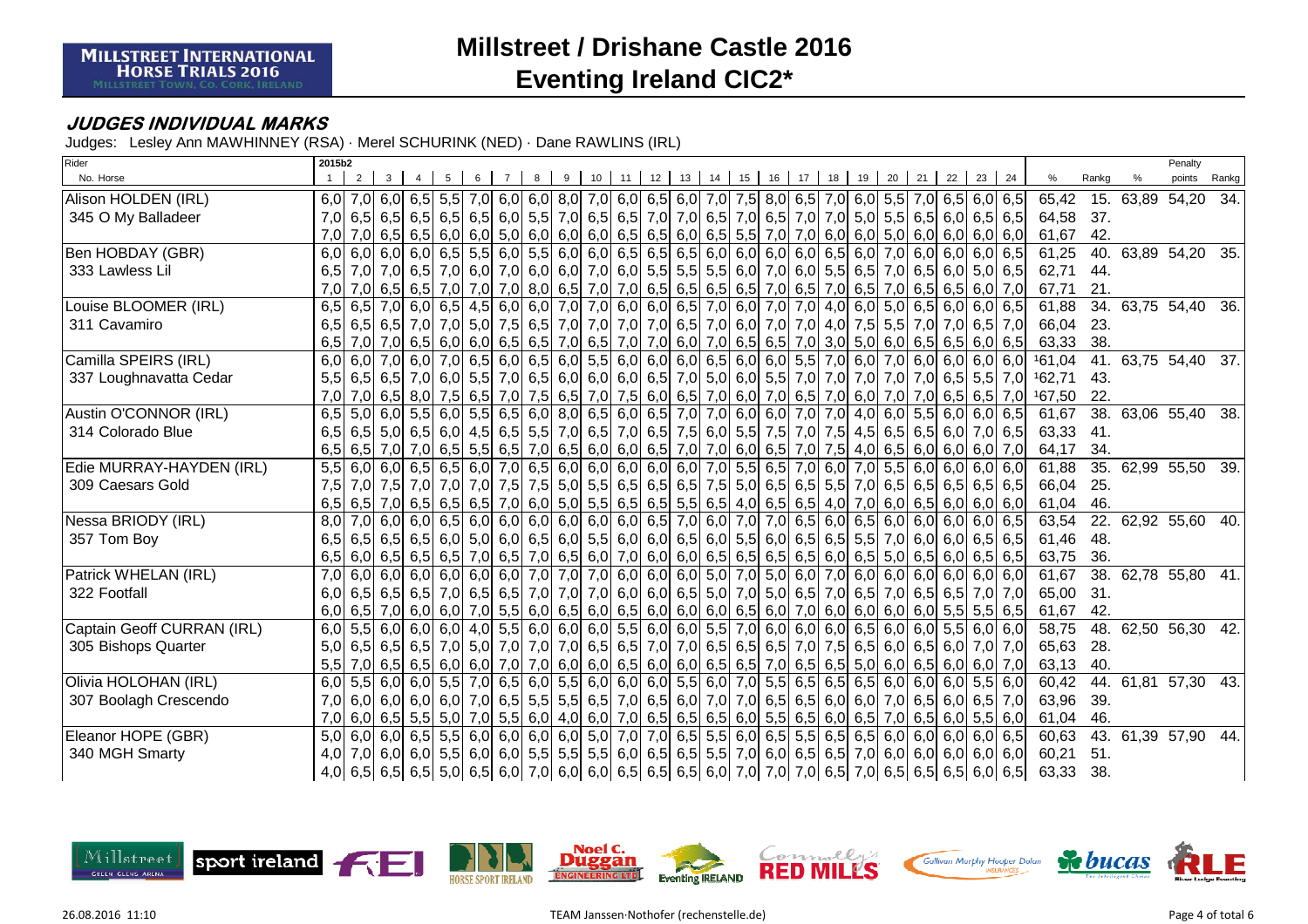### **JUDGES INDIVIDUAL MARKS**

| Rider                          | 2015b2           |   |   |                          |  |  |   |    |    |               |    |    |    |    |    |    |                                                                                                                             |         |       |        |                 | Penalty             |       |
|--------------------------------|------------------|---|---|--------------------------|--|--|---|----|----|---------------|----|----|----|----|----|----|-----------------------------------------------------------------------------------------------------------------------------|---------|-------|--------|-----------------|---------------------|-------|
| No. Horse                      |                  | 2 | 3 |                          |  |  | 9 | 10 | 11 | $12 \quad 13$ | 14 | 15 | 16 | 17 | 18 | 19 | 20                                                                                                                          | $21$ 22 | 23 24 | %      | Rankg           | points              | Rankg |
| Kate HONEY (GBR)               |                  |   |   |                          |  |  |   |    |    |               |    |    |    |    |    |    |                                                                                                                             |         |       | 60,00  |                 | 45. 61,25 58,10     | 45.   |
| 362 Zeus of Rushall            |                  |   |   |                          |  |  |   |    |    |               |    |    |    |    |    |    | 7,0 6,0 6,0 6,5 7,0 4,5 7,0 7,0 6,0 5,0 6,0 6,0 5,0 6,5 5,0 6,5 7,0 7,0 6,5 6,5 6,5 6,0 6,0 6,0 6,0 6,5                     |         |       | 61,88  | 46.             |                     |       |
|                                | 6.5              |   |   |                          |  |  |   |    |    |               |    |    |    |    |    |    | $6,5$ 7,0 7,0 7,0 4,0 6,5 7,5 6,0 5,5 6,5 6,0 6,0 6,0 6,0 4,0 6,0 6,5 6,5 6,0 7,0 7,0 6,0 5,5 6,0                           |         |       | 61,88  | 41.             |                     |       |
| Jonathan Hugh STEELE (IRL)     | $\overline{7.0}$ |   |   |                          |  |  |   |    |    |               |    |    |    |    |    |    | 6,5 6,0 6,0 6,0 7,0 6,0 5,5 7,5 6,0 5,0 6,0 6,0 5,0 6,0 6,0 5,5 6,0 6,0 6,5 6,0 6,0 6,0 6,0 6,0 6,0 6,5                     |         |       | 60,83  |                 | 42. 61,18 58,20 46. |       |
| 342 Mon Ami Alme               | 7,0              |   |   |                          |  |  |   |    |    |               |    |    |    |    |    |    |                                                                                                                             |         |       | 61,88  | 45.             |                     |       |
|                                | 6,5              |   |   | $6,5$ 6,5 6,5            |  |  |   |    |    |               |    |    |    |    |    |    | $6,5$ 6,5 6,0 6,0 6,0 6,0 6,0 4,0 6,0 6,0 6,0 6,0 7,0 6,0 5,5 6,5 6,0 6,0 6,0 6,0 6,0 6,0                                   |         |       | 60,83  | 48.             |                     |       |
| Enda O'GORMAN (IRL)            | 7,0              |   |   | $5,0$ 6,0 $5,5$          |  |  |   |    |    |               |    |    |    |    |    |    |                                                                                                                             |         |       | 58,33  | 49.             | 60,35 59,50 47.     |       |
| 353 Tallen                     | 7.0              |   |   |                          |  |  |   |    |    |               |    |    |    |    |    |    |                                                                                                                             |         |       | 63,75  | 40.             |                     |       |
|                                | 7,0              |   |   |                          |  |  |   |    |    |               |    |    |    |    |    |    | 6,0 6,0 6,0 6,0 6,0 6,0 6,0 6,0 6,5 6,0 6,0 6,0 6,0 6,0 6,5 6,0 4,0 6,0 6,0 6,0 6,0 6,0 6,5 6,0 6,0 6,0 6,0 6,0             |         |       | 58,96  | 51.             |                     |       |
| Laura RITCHIE-BLAND (GBR)      | 6,5              |   |   |                          |  |  |   |    |    |               |    |    |    |    |    |    | 6,0 6,0 5,5 3,0 6,0 6,0 3,0 6,0 6,0 6,0 5,0 5,5 5,5 6,0 6,0 6,0 6,0 5,5 4,0 6,0 5,5 6,0 5,5 5,0 6,0                         |         |       | 54,79  |                 | 55. 60,35 59,50 48. |       |
| 317 DHI Babette K              | 6,5              |   |   |                          |  |  |   |    |    |               |    |    |    |    |    |    | 6,5 6,5 7,0 7,0 6,5 6,5 6,5 6,5 7,6 6,7 6,5 7,0 6,5 7,0 6,5 7,0 6,5 7,0 4,0 6,5 7,0 7,0 6,5 6,5 6,5 6,5 6,5                 |         |       | 64,79  | 35.             |                     |       |
|                                |                  |   |   |                          |  |  |   |    |    |               |    |    |    |    |    |    | 6,5 6,0 6,5 6,0 6,5 7,0 5,0 6,5 6,0 6,0 6,5 6,5 6,5 6,0 6,5 6,5 6,5 6,6 4,0 6,5 6,5 6,0 6,0 6,0 6,0 6,0 6,0                 |         |       | 61,46  | 44.             |                     |       |
| Rebecca DUNLEA (IRL)           | 7,0              |   |   |                          |  |  |   |    |    |               |    |    |    |    |    |    | 6,0 6,5 6,5 7,0 6,0 6,0 6,5 7,0 5,5 6,0 6,5 4,5 5,5 6,0 5,5 6,0 5,5 6,0 5,5 6,0 5,5 5,5 5,5 5,5 6,0                         |         |       | 59,79  |                 | 47. 60,28 59,60 49. |       |
| 341 Mji Belle Bonita           | 7.0              |   |   |                          |  |  |   |    |    |               |    |    |    |    |    |    |                                                                                                                             |         |       | 60,42  | 50.             |                     |       |
|                                | 7.0              |   |   |                          |  |  |   |    |    |               |    |    |    |    |    |    | $6,0$ 6,5 6,0 7,0 7,0 6,5 7,0 6,5 5,0 6,0 6,5 2,0 6,5 6,0 6,0 6,0 6,0 6,0 6,5 5,5 6,0 6,0 6,0 6,0 6,0 6,0                   |         |       | 60,63  | 49.             |                     |       |
| Alice COPITHORNE (IRL)         | 6,0              |   |   |                          |  |  |   |    |    |               |    |    |    |    |    |    | 5,0 6,0 6,5 6,0 6,0 6,0 6,0 6,0 5,5 8,0 8,0 6,0 6,0 6,0 5,5 6,0 5,5 6,0 6,0 6,5 6,0 6,5 6,0 6,5 6,0 6,0 6,0                 |         |       | 160,00 | 45.             | 59,79 60,30 50.     |       |
| 323 Fort Arthur Going for Gold | 6.5              |   |   |                          |  |  |   |    |    |               |    |    |    |    |    |    | 6,5 6,5 7,0 6,5 6,0 6,5 6,0 7,5 6,5 5,0 5,5 6,0 5,0 6,0 6,0 6,5 6,0 6,5 6,0 6,5 6,5 6,5 6,5 6,5 6,5 6,5                     |         |       | 161.67 | 47.             |                     |       |
|                                |                  |   |   |                          |  |  |   |    |    |               |    |    |    |    |    |    | $6,5$ 6,5 7,0 6,0 6,0 6,0 6,5 5,0 5,0 6,0 6,0 6,5 5,5 5,0 6,0 5,0 6,5 5,5 6,0 6,0 5,0 6,0 5,0 6,0 5,5 5,5 6,0               |         |       | 157,71 | 53.             |                     |       |
| Patrick FLANAGAN (IRL)         | 5.0              |   |   |                          |  |  |   |    |    |               |    |    |    |    |    |    | 4,5 6,0 6,0 5,0 6,5 6,5 6,6 6,0 6,0 5,0 6,0 6,0 5,5 5,0 6,0 5,5 6,0 5,5 6,0 5,5 6,0 5,5 6,0 5,6 6,0                         |         |       | 56,67  | 52.             | 59,31 61,00 51.     |       |
| 304 Barnaboy Freeman           | 5,5              |   |   |                          |  |  |   |    |    |               |    |    |    |    |    |    | 5,0 6,0 5,5 6,0 6,5 6,0 6,5 5,5 6,0 6,5 5,5 6,0 6,0 6,5 5,0 6,5 5,0 6,5 6,5 6,5 6,0 5,5 6,5 6,5 6,0 6,5                     |         |       | 60,00  | 52.             |                     |       |
|                                | 6.0              |   |   | $5,0$ 7,0 7,0            |  |  |   |    |    |               |    |    |    |    |    |    | 6,0 6,5 6,0 6,0 6,0 4,0 6,5 6,0 6,5 6,0 6,5 7,0 6,0 6,5 7,0 5,0 6,0 6,0 6,0 6,0 6,0                                         |         |       | 61,25  | 45.             |                     |       |
| Heli NÄNNIMÄINEN (FIN)         | 6.0              |   |   |                          |  |  |   |    |    |               |    |    |    |    |    |    | 5,5 5,6 6,0 5,5 6,6 5,5 6,5 5,6 5,0 5,0 5,6 5,5 6,0 6,0 5,0 6,0 6,0 6,0 5,5 6,0 6,0 6,0 6,0 6,0 5,5 5,5 6,0                 |         |       | 57,08  | $\overline{51}$ | 58,68 62,00 52.     |       |
| 315 Daenerys                   | 6.5              |   |   |                          |  |  |   |    |    |               |    |    |    |    |    |    | 6,5 6,5 6,6 6,0 6,0 6,0 5,5 6,0 5,5 6,0 5,0 5,5 6,5 6,5 6,5 6,5 7,0 6,5 6,5 6,5 7,0 6,0 6,0 6,0 6,5 6,5                     |         |       | 61,04  | 49.             |                     |       |
|                                |                  |   |   |                          |  |  |   |    |    |               |    |    |    |    |    |    | 7,0 5,5 6,0 7,0 6,0 5,5 6,0 5,5 6,0 6,5 4,0 5,5 5,0 5,0 5,0 5,5 6,0 7,0 4,0 6,0 6,0 6,0 6,0 6,5 6,0 7,0 6,0 5,5 5,5 5,5 6,0 |         |       | 57,92  | 52.             |                     |       |
| Cathal DANIELS (IRL)           | 7.0              |   |   |                          |  |  |   |    |    |               |    |    |    |    |    |    | 5.5 6.0 6.0 6.0 6.0 6.5 5.5 6.0 6.0 6.5 6.0 6.0 6.0 6.5 6.0 6.0 6.0 6.0 6.0 6.0 6.0 6.0 6.0 6.5 6.5 6.0                     |         |       | 55,83  |                 | 54. 57,64 63,50 53. |       |
| 316 Dartans Quality Brigade    | 6,0              |   |   |                          |  |  |   |    |    |               |    |    |    |    |    |    | 6,0 6,5 6,0 6,0 6,0 6,0 6,5 6,6 6,5 6,5 6,0 6,5 6,5 6,6 6,0 4,0 4,5 4,5 6,0 6,5 6,0 6,5 6,0 6,0 6,0 6,0 6,0 6,0             |         |       | 57,29  | 53.             |                     |       |
|                                |                  |   |   |                          |  |  |   |    |    |               |    |    |    |    |    |    | $6,5$ 6,5 7,0 6,5 5,0 6,0 6,5 5,5 5,5 5,0 5,5 7,0 6,0 6,0 4,0 5,5 4,0 7,0 6,0 6,0 7,0 6,0 6,5 6,0 6,5                       |         |       | 59,79  | 50.             |                     |       |
| Louise NICHOLSON (IRL)         | 7,0              |   |   | $\overline{5,0}$ 5,5 6,0 |  |  |   |    |    |               |    |    |    |    |    |    | $5,5$ 5,5 5,0 5,0 6,0 6,0 5,0 6,0 6,0 6,0 6,5 6,0 5,0 6,0 6,5 6,0 6,0 6,0 5,5 5,0 6,0 6,0                                   |         |       | 57,50  | 50.             | 57,15 64,30 54.     |       |
| 319 Drumaknockan Easter Charm  |                  |   |   |                          |  |  |   |    |    |               |    |    |    |    |    |    |                                                                                                                             |         |       | 57,29  | 54.             |                     |       |
|                                | 6,0              |   |   |                          |  |  |   |    |    |               |    |    |    |    |    |    | $6,0$ 6,0 6,0 6,0 6,0 6,0 6,0 6,0 6,5 6,0 5,5 5,0 6,5 5,0 6,0 4,0 5,0 5,0 6,0 6,0 6,5 5,0 6,0 5,5 5,0 5,5                   |         |       | 56,67  | 55.             |                     |       |
| Brianne STANLEY (USA)          | 7,0              |   |   |                          |  |  |   |    |    |               |    |    |    |    |    |    | 3,0 5,0 5,5 4,0 6,0 6,0 4,0 7,0 6,0 6,0 5,5 5,0 4,5 4,5 6,0 6,0 5,0 5,5 6,0 6,0 5,0 5,0 5,0 6,0                             |         |       | 53,96  | 56.             | 55,83 66,30 55.     |       |
| 306 Bit of Business            | 7,0              |   |   |                          |  |  |   |    |    |               |    |    |    |    |    |    |                                                                                                                             |         |       | 56,25  | 55.             |                     |       |
|                                |                  |   |   |                          |  |  |   |    |    |               |    |    |    |    |    |    | 6,5 5,0 5,5 5,5 4,0 5,0 5,5 4,0 6,5 5,5 7,0 6,5 6,0 5,5 6,0 6,0 6,0 5,5 6,0 6,5 6,0 6,5 6,0 5,0 5,0 6,0 6,0 6               |         |       | 57,29  | 54.             |                     |       |